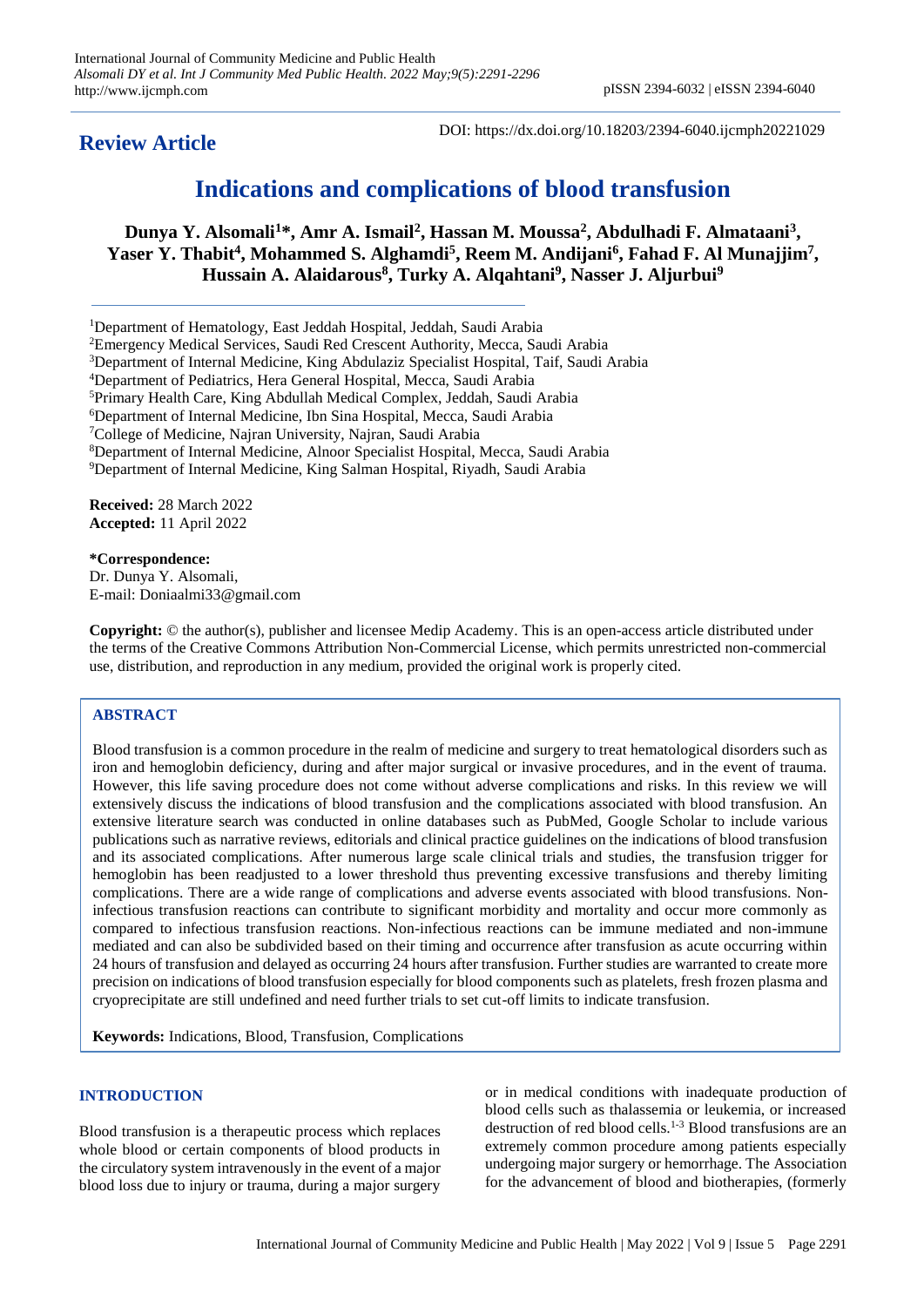known as the American association of blood banks) report the rates for annual blood transfusions globally are 85 million, 15-24 million red blood cells in the United States of America are whereas 2.5-3 million units of blood are transfused in the United Kingdom.<sup>4-6</sup>

According to the American red cross, there are different components of blood available for transfusion as required by the recipient, such as whole blood, red blood cells (RBC), fresh frozen plasma (FFP), platelets, cryoprecipitate.7,8 RBC transfusion is carried out for three main purposes, namely, to improve circulatory status if there is volume depletion, to improve viscosity and to improve oxygen delivery to tissues.<sup>9</sup> Clinical practice guidelines for blood transfusion use the rationale of 'transfusion triggers' which are defined as the value of hemoglobin (Hb) below which a blood transfusion is indicated.<sup>9</sup> Previous guidelines mandated a Hb level equal to or less than 10 g/dl, or the 10/30 rule in which blood transfusion was carried out either, when the Hb level was  $≥10$  g/dl (100 g per l) and a hematocrit  $≥30\%$ .<sup>7</sup> However, after major advancements and clinical trials in transfusion medicine the 'transfusion trigger' has been readjusted as there has been conflicting evidence over selection of Hb as the sole and predominant factor for blood transfusion over the years.<sup>10</sup>

After conducting numerous clinical trials, guidelines on blood transfusion have been updated worldwide to include patient co-variables and other factors to ensure necessary and safe blood transfusions thereby minimizing excessive and unnecessary transfusions and preventing adverse effects and infections. 6,10 There have also been major debates surrounding the risks or complications and adverse events of blood transfusion in existing literature.<sup>7</sup> Despite careful selection by a donor and highly stringent testing for compatibility and infections, transfusions can lead to complications such as infections and even fatalities.<sup>11,12</sup> In this literature review, we will discuss the various indications of blood transfusion and their associated complications.

## **METHODS**

A thorough search was conducted from electronic databases such as PubMed, Medline Embase, Google Scholar and Cochrane library. To avoid missing potential studies, a further manual search for papers was done through Google Scholar. Literature reviews, clinical practice guidelines and editorials were the publications that were included in our literature review. Blood transfusion guidelines specified for adults were mainly included in our review.

#### **DISCUSSION**

#### *Indications for blood transfusion*

Blood transfusions have become more restrictive based on updated clinical practice guidelines to avoid unnecessary

transfusions and in effect prevent adverse events.<sup>11</sup> The best transfusion practices for individual blood components have evolved over the years and clinical practice guidelines have been updated after numerous clinical trials.

#### *Red blood cell transfusion*

As opposed to the previous practice of a liberal transfusion, the Association for the advancement of blood and biotherapies now recommends a restrictive approach and is only indicated if Hb is less than 7-8 g/dl (70-80 g per l) in hospitalized adult patients and children that are hemodynamically stable and critically ill patients with a target Hb maintenance at 7-9 g/dl. $6,13-15$  A prominent multicenter study was conducted by Hébert et al where patients were divided into a restrictive transfusion group where transfusion is indicated if Hb  $\langle 7 \text{ g/d} \rangle$  and a liberal transfusion group where transfusion is indicated at Hb <10 g/dl. Patients in the restrictive transfusion group had the same 30-day mortality rates as the liberal transfusion group.<sup>16</sup> Studies have also reported that major randomized controlled clinical trials have been conducted on restrictive RBC transfusion which have demonstrated a 54% decrease in units transfused and furthermore, a decrease in 30-day mortality rate has also been observed.<sup>6,13</sup> In addition, RBC transfusions should be carried out based on the patient's clinical presentation and conditions such as acute sickle cell crisis, acute blood loss greater than 1500 milliliters or 30% blood volume and symptoms of anemia such as fatigue, dizziness, palpitations, shortness of breath on minimal exertion.<sup>7</sup> There are special circumstances in which the threshold for RBC transfusion has been lowered to of ≥8 g/dl such as patients that maybe hemodynamically stable but suffering from cardiovascular disease, showing symptoms of impaired oxygen delivery to tissues such as chest pain, orthostatic hypotension refractory to fluid resuscitation and patients undergoing cardiac, orthopedic surgery.<sup>6,9,13</sup>

#### *Platelet transfusion*

Separate transfusions of platelet concentrates did not become common practice until the late 1970s.<sup>4</sup> Platelet transfusion is indicated when there is a risk of hemorrhage or active bleeding in case of a platelet deficiency or thrombocytopenia and platelets with functional defects.<sup>7</sup> Transfusions cane be carried out both prophylactically and therapeutically depending on the requirement and the patient's hematological status. According the guidelines by the National blood transfusion committee by the National health service prophylactic platelet transfusions are indicated when platelet levels  $\langle 10 \times 9^9 \rangle$  in reversible bone marrow failure or when levels are  $10-20\times991$  during sepsis or hemostatic disorders and prior to major surgeries and invasive procedures.<sup>14</sup> Platelet transfusions can be done therapeutically to treat bleeding in the event of major hemorrhage with platelet levels of  $\langle 50 \times 9^9 \rangle$ , when there is bleeding from a critical site such as the central nervous system and platelet levels are  $\langle 100 \times 9^9 \text{ 1.14}$  There is still no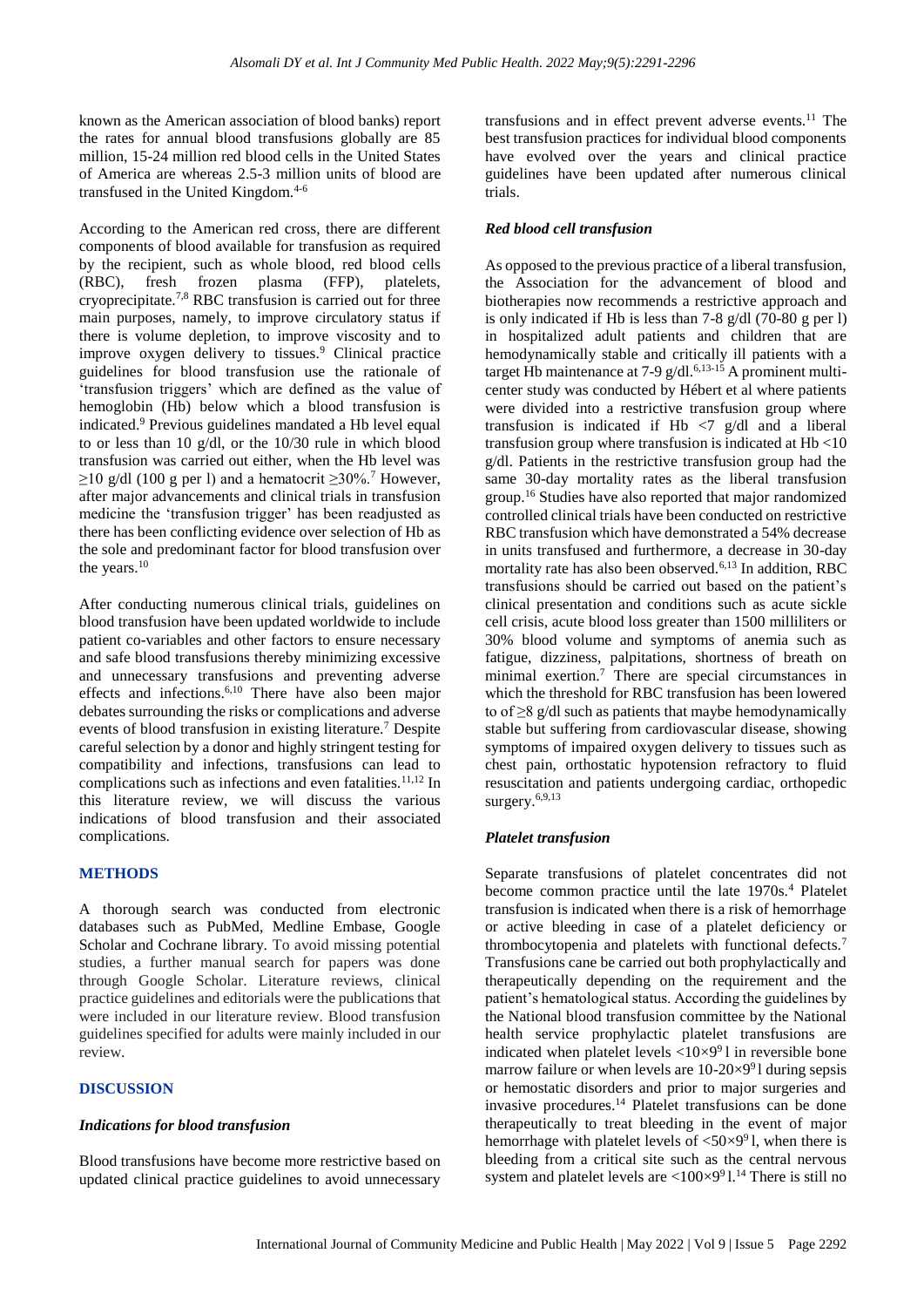concrete transfusion trigger for platelet transfusion prophylactically, the optimal dosing for platelet transfusion. However, Goodnough et al reported that Rebulla and colleagues conducted clinical trials and reduced the platelet transfusion threshold for prophylactic platelet count transfusions in patients suffering from hematological cancers has been reduced from  $\langle 20 \times 9^9 \rangle$  to  $\langle 10 \times 9^9$  l which led to a significant reduction in platelet transfusions with little to no increase in bleeding.<sup>4</sup>

## *Fresh frozen plasma transfusion*

Patients suffering from acute disseminated intravascular coagulation with abnormal bleeding and a deranged coagulation profile, especially in liver diseases should be transfused with FFP.11,14 They are also indicated in cases of active bleeding, especially before a surgical procedure, reversal of anticoagulant effects such as warfarin, if the international normalized ratio is >1.6 and microvascular bleeding during a massive transfusion.<sup>4,7,8,11</sup> However, there is very limited evidence and studies on the efficacy of plasma transfusions for both therapeutic and prophylactic transfusion. Large scale studies have been given platelet transfusions with very insignificant changes in coagulation profiles and even in the absence of bleeding.<sup>4</sup> Thus further research is warranted on the efficacy and threshold of plasma transfusion.

## *Cryoprecipitate transfusion*

Cryoprecipitate should be transfused in the event of massive hemorrhage to replace a glycoprotein complex called fibrinogen which is converted to fibrin which is primarily responsible for formation of blood clots and occluding bleeding from blood vessels when it is <than 1.5 g/liter or  $\langle 2 \rangle$  g/liter in major obstetric bleeding.<sup>11,17</sup> Each unit of cryoprecipitate raises fibrinogen by 5 to 10 mg/dl with a target of maintaining a fibrinogen level of 100 mg/dl. 7 It is also transfused in patients with acquired hypofibrinogenemia. Similar to FFP, the threshold for cryoprecipitate is constantly changing, and thus further clinical trials should be conducted on the threshold and dose for cryoprecipitate.<sup>4</sup>

#### *Complications*

Although blood transfusions can be a lifesaving procedure, they carry their own risks and complications. Blood transfusions can cause infectious as well as non-infectious reactions and can be referred to as non-infectious adverse transfusion reactions and can contribute to significant morbidity and mortality.<sup>18</sup>

Non-infectious adverse transfusion reactions can be further subdivided into immune mediated and non-immune mediated. Non-infectious adverse reactions can be acute where they occur within minutes to hours or within 24 hours of the transfusion and delayed which occur after 24 hours of transfusion.<sup>7,18</sup>

#### *Acute immune mediated*

#### *Acute hemolytic transfusion reactions*

A mismatch between RBCs of donor cell and recipient lead to an immune reaction by the recipient's preformed antibodies towards the donor's red cell antigens causing a destruction of the transfused RBCs. Acute hemolytic transfusion reactions occur in 1 to 5 of 50,000 transfusions symptoms occur within minutes after the transfusion begins and range from fever with chills and rigors, nausea, vomiting oliguria, anuria, backpain, pain the chest and abdomen, hypotension, pain along the intravenous line. The common laboratory findings of this complication are hemoglobinemia, hemoglobinuria, unconjugated hyperbilirubinemia, increased lactate dehydrogenase, and decreased Hb.7,18

#### *Febrile non-hemolytic transfusion reaction*

A febrile non-hemolytic transfusion reaction is identified by a 1 degree Celsius (1.8-degree Fahrenheit) rise in body temperature above 37 degrees Celsius (98.6 degrees Fahrenheit) within 24 hours of a blood transfusion. A systemic inflammatory response involving cytokines and antibody mediated pyrogens cause symptoms of fever, chills and rigors. Febrile hemolytic transfusion reactions are more common with platelet transfusions and are associated with up to 35% platelet transfusions. The incidence of febrile hemolytic transfusion reactions can be reduced by leukoreduction which is the removal of white blood cells from donor blood.7,18

#### *Urticaria*

Urticarial reactions are a mild form of allergic reactions to blood transfusion characterized by itching or hives and occurring within seconds of the transfusion and may last for hours or even days before subsiding. The incidence of urticaria is 1-3% of transfusions urticarial reactions are cause by sensitization of the recipient to the donor's antigens.7,18

#### *Anaphylaxis*

An anaphylactic reaction is a more severe form an allergic reaction to a blood transfusion with severe symptoms of hypotension, bronchospasm, stridor, loss of consciousness, shock and gastrointestinal symptoms occur. The incidence of anaphylactic reactions during blood transfusions is 1:20,000 to 1:50,000.

The pathophysiology of an anaphylactic reaction is the recipient's pre-sensitization to the donor's plasma proteins such as immunoglobulin A being transfused to an immunoglobulin A deficient recipient with pre-formed antibodies to the immunoglobulin. Anti-human leukocyte antibodies and anticomplement antibodies are also associated with anaphylactic reactions.<sup>7,18</sup>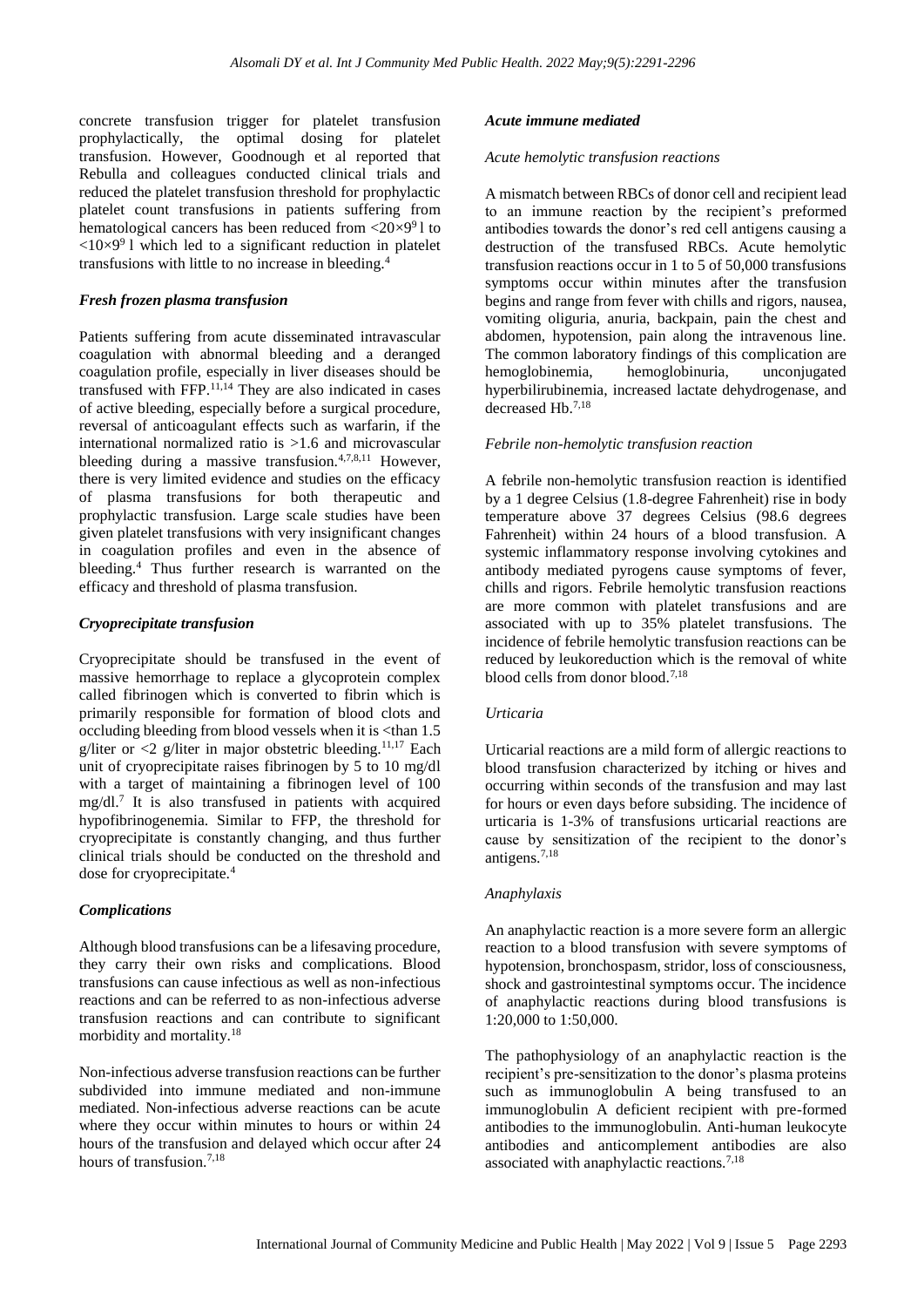## *Transfusion related acute lung injury*

Transfusion related acute lung injury (TRALI) is an impairment of pulmonary function and pulmonary edema that maybe be transient and is non-cardiogenic in nature. It occurs as an adverse reaction and occurs during or within 6 hours of blood transfusion resolving within 48-96 hours in 80% of patients undergoing transfusion, however it is associated with high morbidity and mortality. It is estimated to occur in 1 in every 5000 transfusions and is associated with all the components of blood i.e. whole blood, RBCs, platelets, FFP and cryoprecipitate. TRALI is purely a clinical diagnosis which can be supported by laboratory findings. Characteristic clinical and radiological features of transfusion related acute lung injury are, hypoxemia with PaO<sub>2</sub>/FiO<sub>2</sub> of  $\geq$ 300 or SpO<sub>2</sub> of  $\lt$ 90% on room air, evidence of bilateral pulmonary edema on chest radiograph. Patients with this form of lung injury have no prior risk factors. The recipient's immune system is activated by Antineutrophil cytoplasmic antibodies or antihuman leukocyte antigen antibodies causing a massive pulmonary edema. Furthermore, activated neutrophils secrete proteolytic enzymes causing lung tissue damage.<sup>7,18</sup>

#### *Acute non-immune mediated reactions*

#### *Transfusion related sepsis*

Transfusion related sepsis, although rare is a severe and even fatal complication. The diagnostic features are at least one of the following: a fever ≥39°C (102°F) or rise of ≥2°C (3.5°F), tachycardia with >120 beats per minute, or an increase of >40 beats per minute, chills and rigors and a change in systolic blood pressure with a >30 mmHg rise or drop in systolic blood pressure within 90 min of transfusion. Renal failure and disseminated intravascular coagulation may also occur in severe cases. <sup>18</sup> Platelets are at a higher risk for bacterial contamination with 1-2% chances as compared to 0.4% of RBCs as platelets are stored at room temperature.<sup>3,18</sup> The causative organism can be isolated from the patient and the remainder of the blood bag. Bacterial contamination can occur in 65% of venipunctures during blood sample collection despite disinfectant use. <sup>18</sup> The most common bacterial pathogen from the donor's skin entering the blood collection unit is *Staphylococci*, whereas the most common bacterial pathogen collected from the bloodstream in transfusion related sepsis was *Yersinia*. 3

#### *Non-immune hemolysis*

Red cell hemolytic reactions also known as pseudo hemolysis due to blood transfusion can also occur due to non-immunological reactions such as variations in temperature or mechanical causes. Improper temperature at storage, incorrect use of blood warmer, using a needle with small bore size of needle for transfusion, infusing RBCs through tube that was used to infuse a hypotonic

solution are probable causes of non-immune hemolytic reactions.<sup>18</sup>

#### *Transfusion associated circulatory overload (TACO)*

Transfusion associated circulatory overload (TACO) is caused by a rapid transfusion of a blood volume that is beyond the capacity of the recipient's circulatory system. Patients with a compromised circulatory system are most susceptible such as patients with cardiopulmonary compromise, renal failure, patients with hypoalbuminemia, fluid overload and elderly or infant population. Although it is seen in <1% of patients undergoing transfusion, it is associated with a high morbidity and mortality. The signs and symptoms of TACO are breathing difficulties such as dyspnea, orthopnea, tachypnea, tachycardia, cyanosis, jugular venous distension, elevated central venous and pulmonary wedge pressure and pedal edema. A characteristic feature of TACO is hypertension associated with a wide pulse pressure. Chest radiographs may reveal cardiomegaly and pulmonary edema Brain natriuretic peptide will be elevated in TACO and can aid in facilitating a diagnosis. Blood transfusion should be carried out at slower rates and a lower volume to prevent this complication.<sup>7,18</sup>

## *Delayed immune mediated reactions*

#### *Delayed hemolytic transfusion reaction*

Delayed hemolytic transfusion reactions occur due to reactivation of pre-formed antibodies against antigens of transfused RBCs. The incidence of these reactions is estimated to occur in 1 in 6000 transfused units. Although RBCs have been cross-matched and tested for compatibility, symptoms occur days or even weeks after transfusion. Patients with delayed hemolytic reactions will have unexplained anemia or no changes in Hb level even after blood transfusion. As destruction of RBCs occurs gradually as antibody formation occurs therefore treatment is not required. However, if the patient has low levels of Hb and is bleeding, RBCs with free of antigens will be needed.<sup>18</sup>

#### *Transfusion associated immunomodulation*

The suppression of the recipient's immune response by transfused allogenic blood is called transfusion associated immunomodulation. The downregulation of the immune response by transfused blood can cause post-operative infections, re-occurrence of cancers and even transfusion related multiple organ dysfunction syndrome. Common speculations for the mechanism of this adverse reaction is a complex interplay of immune deviation towards type 2 T-helper lymphocytes cytokine secretion of interleukin-4, interleukin-5, interleukin-10 with a reduced secretion of type 1 T-helper lymphocyte cytokines interleukin-2, interleukin-12 and interferon-g. Prestored leucofiltered blood can reduce the detrimental effects of transfusion associated immunomodulation.18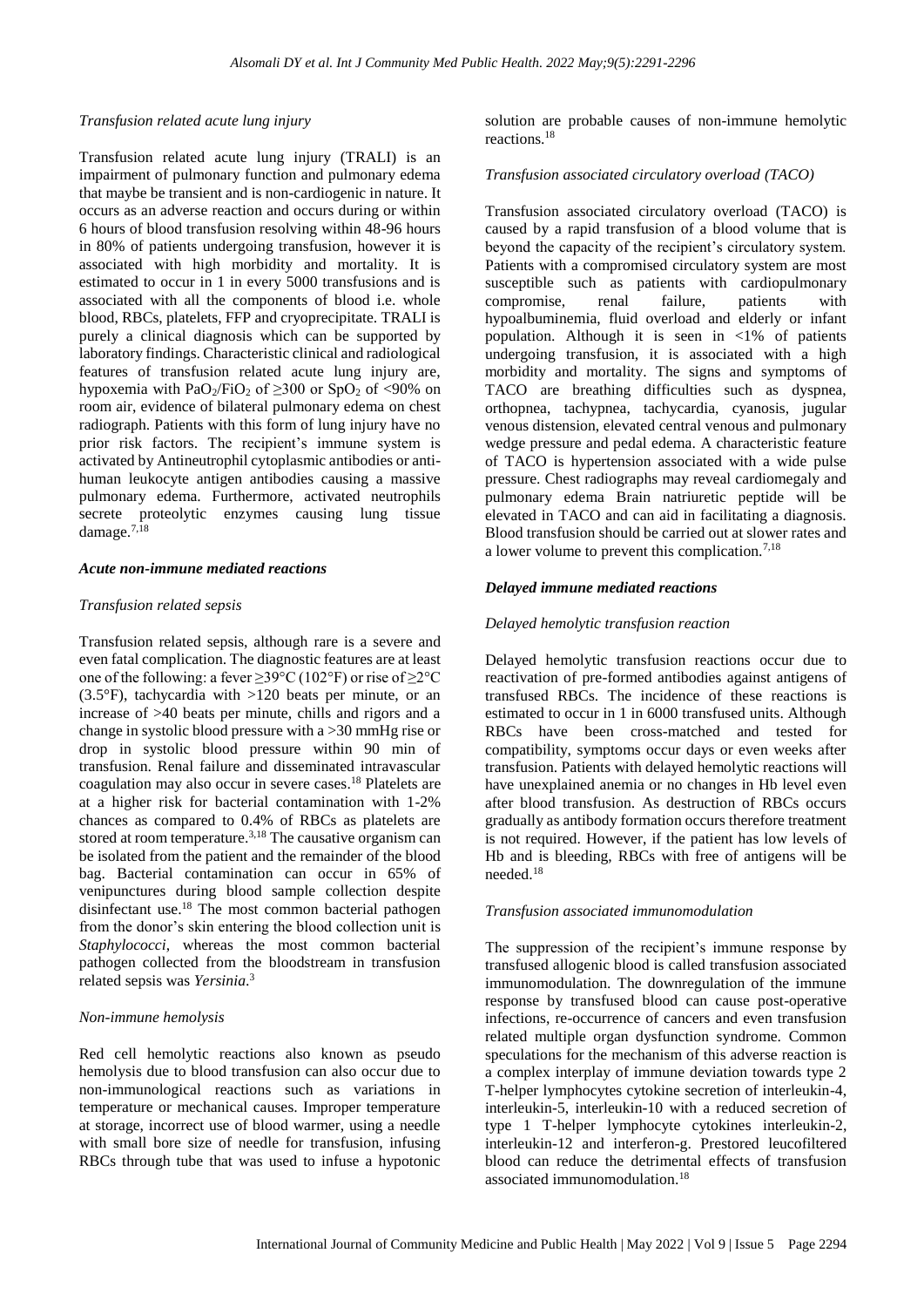#### *Transfusion associated graft versus host disease*

Transfusion associated graft versus host disease (TA-GVHD) is a highly fatal complication with a 90% mortality rate caused by the donor's lymphocytes in which transfused T-lymphocytes cause an immunologic attack on the recipient's tissues and organs which is incapable of rejecting the immunocompetent transfused cells. Patient groups that are most susceptible to this transfusion reaction are the immunocompromised, the immunocompetent and patients who receive transfusion from blood related donors with a shared human leukocyte antigen haplotype. The transfusion reaction is characterized by a maculopapular rash progressing to hemorrhagic bullae, fever, deranged liver function tests, enterocolitis, watery diarrhea, and pancytopenia one to six weeks after transfusion. Some common risk factors include history of chemotherapeutic agents and cytotoxic drugs, Hodgkin's disease, stem cell transplant and pairs of recipient and donors from homogenous populations. $3,18$ 

#### *Post transfusion purpura*

Post transfusion purpura (PTP) is a relatively rare yet fatal complication occurring predominantly in multi-gravida female patients. The reaction occurs between 1- and 24 days post transfusion with a mean of 9 days. PTP is characterized by a purpuric rash and thrombocytopenia with platelet levels of  $\langle 10.000 \rangle$ ul causing bleeding from mucous membranes, gastrointestinal and urinary tract however, intracranial hemorrhage is the primary cause of mortality. PTP is commonly associated with whole blood, RBCs, platelets and plasma. The reaction is caused by antibodies towards platelets antigens and human leucocyte antigens.3,18

#### *Delayed non-immune mediated*

#### *Iron overload*

Patients receiving chronic transfusions for hematological diseases such as sickle cell anemia, thalassemia, chronic anemia are at the greatest risk for iron overload. As the red cells are destroyed, the excess iron is stored as hemosiderin and ferritin. Transferrin saturation occurs after the transfusion of 10-15 units of RBCs and iron is stored in the reticuloendothelial system and organs such as liver, spleen, heart and endocrine organs thereby causing failure of organs such as the liver, heart, diabetes and hypothyroidism.<sup>18</sup>

## *Transfusion transmitted infections*

Some of the most commonly transmitted infections through blood transfusions are hepatitis B, hepatitis C, human immunodeficiency virus, whereas some rarely transmitted infections are malaria, Creutzfeldt-Jakob disease.

The incidence of transfusion related infections has significantly decreased because of the meticulous and advanced screening and testing processes. The risk of acquiring an infection from a transfusion has decreased 10,000 fold since the 1980s. 3,7

#### **CONCLUSION**

Blood transfusion is a lifesaving procedure that is being practiced in clinical medicine since many decades as therapeutic and prophylactic management in various hematological diseases, in major surgeries and hemorrhage. Although transfusion medicine has evolved from a liberal to a more restrictive transfusion strategy, there is still a wide gap in the knowledge, and practice of blood transfusions due to undefined thresholds for various blood components in clinical practice guidelines. Furthermore, blood transfusions are associated with high risks and complications. Therefore, further clinical trials and large-scale studies need to be conducted to define thresholds for components that still do not have transfusion triggers creating more refinement in transfusion medicine with lesser risks and complications.

*Funding: No funding sources Conflict of interest: None declared Ethical approval: Not required*

## **REFERENCES**

- 1. Lotterman S, Sharma S. Blood Transfusion. StatPearls Publishing. 2022.
- 2. Cleveland Clinic. Blood Transfusion. 2020. Available at: https://my.clevelandclinic.org/health/ treatments/14755-blood-transfusion. Accessed on 24 November 2021.
- 3. World Health Organization. Clinical Transfusion Practice. 2020. Available at: https://www.who.int/ bloodsafety/transfusion\_services/ClinicalTransfusio nPracticeGuidelinesforMedicalInternsBangladesh.p df. Accessed on 24 November 2021.
- 4. Goodnough LT, Levy JH, Murphy MF. Concepts of blood transfusion in adults. The Lancet. 2013;381(9880):1845-54.
- 5. Transfusion FAQs. 2022. Available at: https://www.blood.gov.au/system/files/documents/p bm-module-2.pdf. Accessed on 24 November 2021.
- 6. Carson JL, Grossman BJ, Kleinman S. Red blood cell transfusion: a clinical practice guideline from the AABB. Ann Int Med. 2012;157(1):49-58.
- 7. Sharma S, Sharma P, Tyler LN. Transfusion of blood and blood products: indications and complications. Am Fam Phys. 2011;83(6):719-24.
- 8. Medical News Today. Blood transfusions: What to know. 2020. Available at: [https://www.medicalnews](https://www.medicalnews/) today.com/articles/327513. Accessed on 24 November 2021.
- 9. Yaddanapudi S, Yaddanapudi L. Indications for blood and blood product transfusion. Indian J Anaesth. 2014;58(5):538.